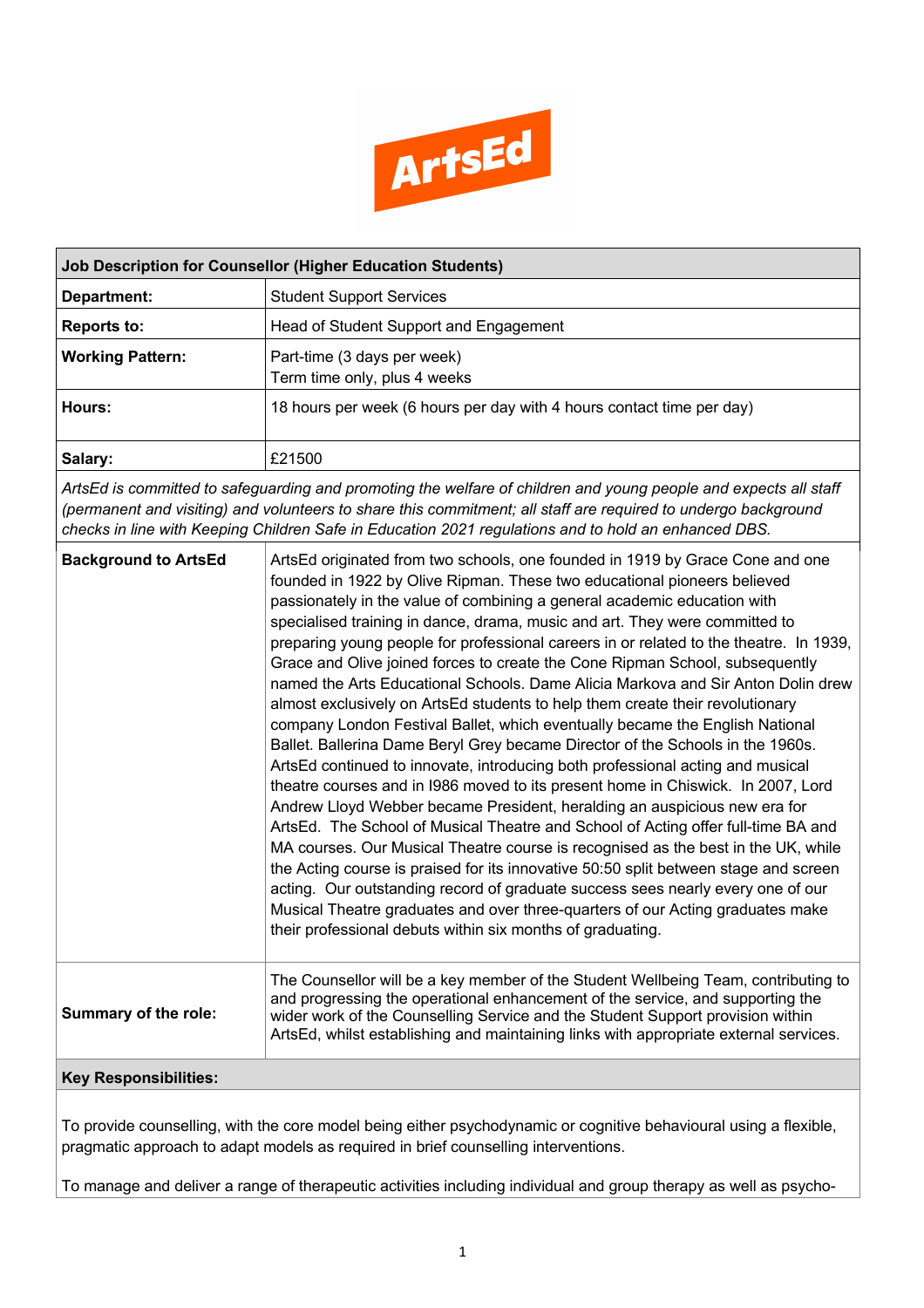educational or themed based workshops.

To conduct initial assessment of students including those who present with multiple and complex problems, to identify those at risk of academic or psychological breakdown, risk of suicide or self-harm, or risk of developing a mental illness and to agree appropriate action. Following assessment to select a therapeutic approach relevant to the needs of individual students, or to refer to specialist services where available.

To manage a caseload of student work, continue to determine levels of student risk, take responsibility for defining the length of the therapeutic activity and define and manage an appropriate counselling relationship compatible with the intended length of work.

To manage the case load within the Ethical Framework of the British Association for Counselling and Psychotherapy and to preserve the confidential nature of the service provided to individuals while responding appropriately to the institution's duty of care to others.

To identify and provide appropriate therapeutic interventions to students from diverse cultural backgrounds.

To provide culturally sensitive counselling to a diverse student body, dealing effectively with persons of all races, nationalities, cultures, ages, and genders as well as persons of different sexual orientations and those with disabilities.

To maintain up-to-date, professional clinical notes, correspondence, and records, and fulfil the administrative requirements of the service.

To actively develop and facilitate the psycho-educational work of the Counselling Service to promote positive student mental health, well-being, and emotional resilience.

To participate in developing a specialist area of expertise which will widen the range of service delivery. This could be taking responsibility for a particular project or as part of a service development working group.

To provide front-line assessment, support, and referral for students with acute and chronic mental health issues including those who may be at risk of harm to themselves or others.

To promote the work of the service by offering consultancy to those in defined welfare roles which will support their work with students and in managing those who have mental health problems.

To work collaboratively with student services and Schools to develop policies to facilitate student well-being and to enhance the quality of the student experience.

To develop and deliver relevant training programmes for school and departmental staff on a variety of student mental health issues and on practical methods of support for students.

To develop and deliver a variety of presentations on the work of the Counselling Service or student mental health issues to school and departmental staff.

To work collaboratively within, and to develop existing networks with other student support services within ArtsEd and external services that support the mental health and well-being of students, such as NHS specific services and voluntary organisations.

To keep abreast of available self-help materials, and to design such materials where appropriate.

To attend weekly team meetings, take part in case discussions and take an active role in service and team development by, for example, taking responsibility for the development of a topic in meetings.

To be a member of ArtsEd's Designated Safeguarding and Welfare Officers' Group and undertake all necessary training.

To engage in formal structures for reflective practice such as clinical supervision, peer case discussion groups to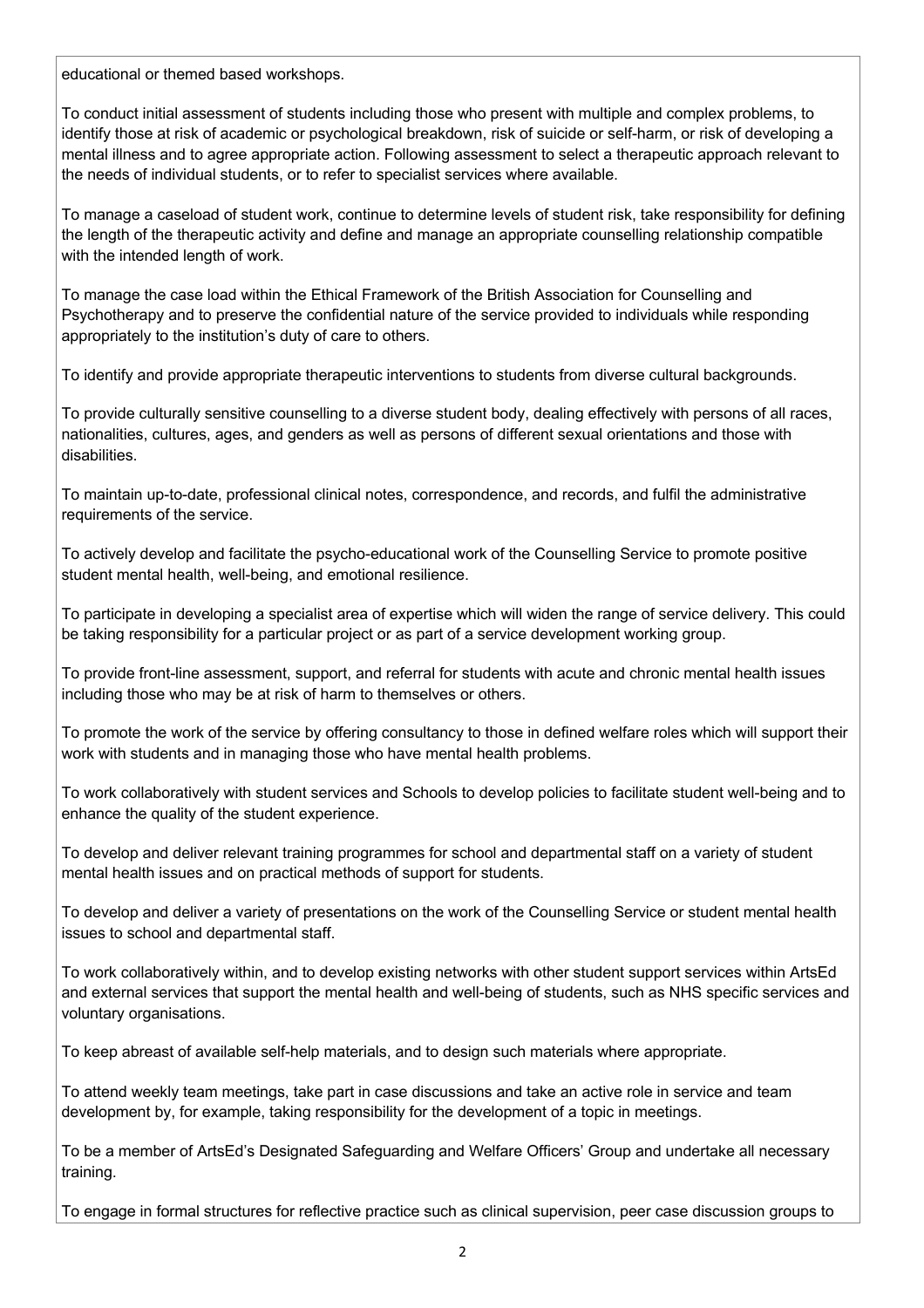report on work in progress through regular, individual management review sessions and complete an annual Professional Development Review (PDR).

To keep abreast of new counselling theories, techniques, and evidence-based practice.

To contribute to the development of counselling and psychotherapy by taking an active role in local and national meetings of relevant bodies.

To undertake such other appropriate duties as the Head of Student Support and Engagement Services and appropriate staff within the ArtsEd should from time to time require.

## **All Staff**

All staff must promote and safeguard the welfare of children and young persons for who you are responsible and with whom you come into contact.

All staff must carry out their responsibilities with due regard to all ArtsEd policies and procedures, ensuring inclusivity, equality of opportunity, and compliance with Health and Safety in the workplace.

All staff must respect the confidentiality of data stored electronically and by other means in line with the Data Protection Act.

All staff must adhere to the staff Code of Conduct.

All staff are required to regularly undertake Safeguarding, Keeping Children Safe in Education, Prevent, and GDPR training and to maintain their own professionalism and job-related knowledge through ongoing CPD.

All members of staff are required to be professional, co-operative, and flexible in line with the needs of the post and the school.

All Job Descriptions are reviewed annually and will change to reflect the needs of the School and the post.

ArtsEd is committed to the safety, wellbeing and safeguarding of all pupils and students and expects all staff to share this commitment. Staff in all posts are required to hold a clear, enhanced DBS.

You may also be required to undertake such other comparable duties as your line manager requires from time to time.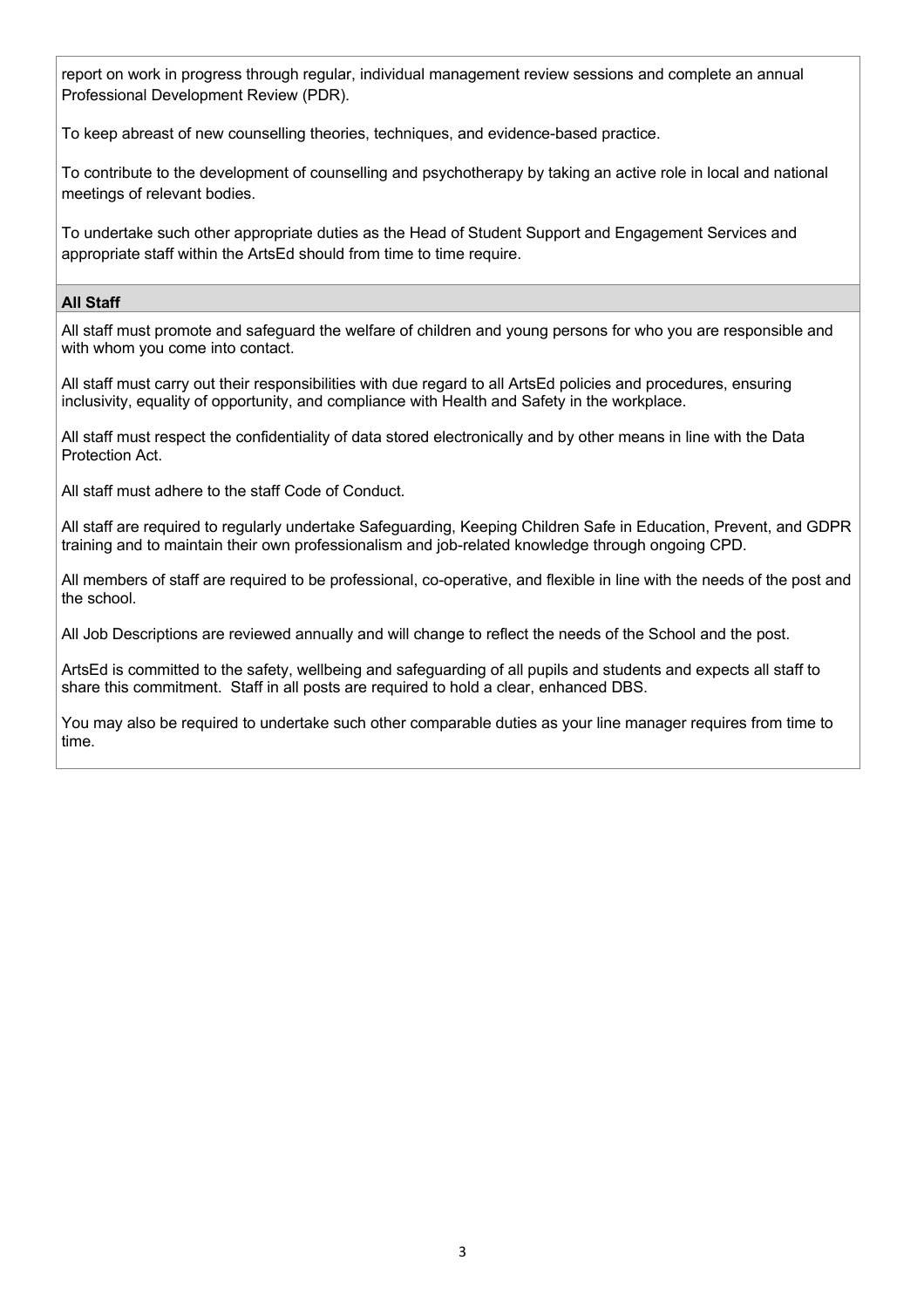|                                           | <b>Person Specification</b>                                                                                                                                                                                                    | Essential /<br><b>Desirable</b> | <b>Assessment</b><br><b>Method</b>                     |
|-------------------------------------------|--------------------------------------------------------------------------------------------------------------------------------------------------------------------------------------------------------------------------------|---------------------------------|--------------------------------------------------------|
| <b>Qualifications</b><br>and<br>Knowledge | Applicants must have British Association for Counselling and<br>Psychotherapy Individual Counsellor Accreditation / UKCP<br>Registration or equivalent body e.g., Chartership with the British<br>Psychological Society (BPS). | <b>Essential</b>                | <b>Application</b>                                     |
|                                           | Registration with the Health and Care Professions Council (HCPC) in<br>the case of a psychologist, qualified as a Clinical or Counselling<br>Psychologist.                                                                     | <b>Essential</b>                | <b>Application</b>                                     |
|                                           | Knowledge and experience of delivering individual, psychodynamic<br>and/or cognitive behavioural counselling/psychotherapy for a range<br>of psychological problems and at significant depth.                                  | <b>Essential</b>                | <b>Application</b><br>and<br><b>Interview</b>          |
|                                           | Knowledge and experience of adapting a therapeutic model to a brief<br>approach.                                                                                                                                               | <b>Essential</b>                | <b>Application</b><br>/ Interview                      |
|                                           | A detailed and current understanding of issues facing students in<br>Higher Education.                                                                                                                                         | <b>Essential</b>                | <b>Application</b><br>and<br><b>Interview</b>          |
| <b>Experience</b>                         | Experience of managing a busy case load at peak times including<br>assessment, crisis intervention, and providing therapy.                                                                                                     | <b>Essential</b>                | <b>Application</b><br>and<br><b>Interview</b>          |
|                                           | Experience and an active interest in working within a multi-<br>disciplinary team, particularly one where both psychodynamic and<br>cognitive behaviour approaches are widely practised and shared.                            | <b>Essential</b>                | <b>Application</b><br>and<br><b>Interview</b>          |
|                                           | Experience of incorporating evidence on best practice into clinical<br>work and training courses.                                                                                                                              | <b>Essential</b>                | <b>Interview</b>                                       |
|                                           | Experience of working with young adults.                                                                                                                                                                                       | <b>Desirable</b>                | <b>Application</b>                                     |
|                                           | Experience of playing an active role in organisational development.                                                                                                                                                            | <b>Desirable</b>                | <b>Application</b>                                     |
|                                           | Experience of delivering group work or psycho-educational<br>workshops.                                                                                                                                                        | <b>Desirable</b>                | <b>Application</b>                                     |
| <b>Skills and</b><br><b>Abilities</b>     | Able to use office IT systems, particularly Microsoft Excel,<br>PowerPoint, and Word, and with the potential and motivation to use<br>new IT tools.                                                                            | <b>Essential</b>                | <b>Application</b><br><b>Interview</b><br>and Exercise |
|                                           | Ability to take an active part in the educational and developmental<br>role of the service and to be able to make complex theoretical<br>concepts accessible to a lay audience.                                                | <b>Essential</b>                | <b>Application</b><br><b>Interview</b><br>and Exercise |